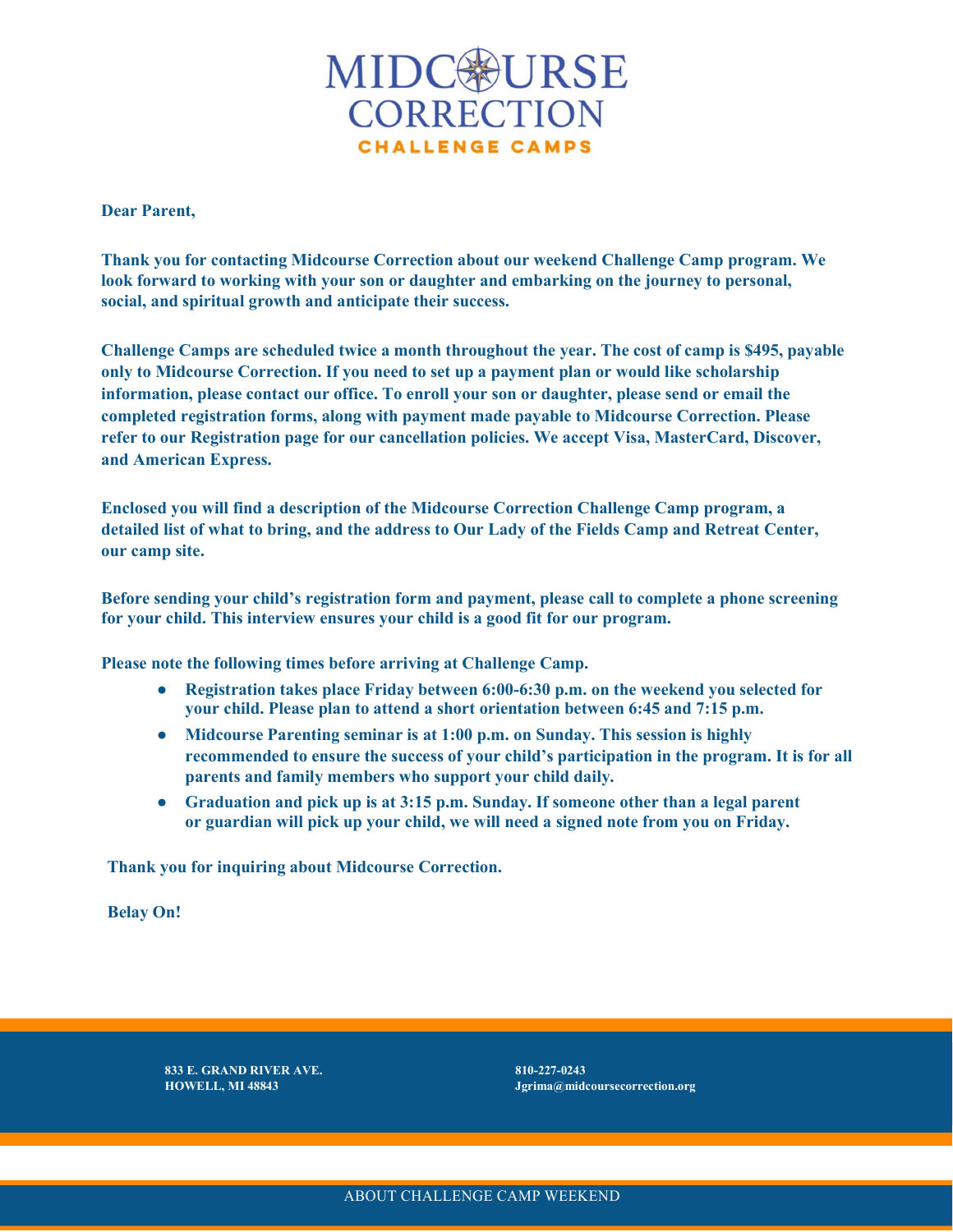Midcourse Correction runs an outdoor challenge camp for at risk youth. Our lead staff members have over 30 years of experience in various youth programs. Our primary objective is to help campers develop self-efficacy and a more complete understanding of the impact their choices have on themselves and others.

The program is an intense and highly structured 46-hour training, implementing tools such as calisthenics, high adventure ropes courses, drill and ceremony, marching, and teamwork initiatives. Our supervisors run a lecture series, which includes videos, throughout the weekend and cover the following topics:

# CANCELLED LIVES

This session examines life inside juvenile detention, jail, and prison facilities. We use this as an opportunity for participants to consider potential consequences of current behavior and decision-making.

# What's To Become of Me

This session discusses how all choices have consequences on our future. We emphasize the need to develop the mental, physical, social, and spiritual areas of our life to become a balanced person.

# Life On The Wire

This creative session is designed to show how positive and negative decisions have impacted participants' lives. We also examine the impact outside sources have had in our lives, such as family and friends.

# TRUE COLORS

Campers take a personality assessment in this session. We use the results to discuss and reflect on who we really are instead of who we seem to be.

# What You Believe Is Not What You Think

This session focuses on how the world will view us on our actions. It is crucial that our actions align with what we say, believe, and value, otherwise, we have only succeeded in fooling ourselves.

#### Does It Really Work?

Livingston County Court's gave Midcourse Correction's 46-Hour Basic Training a 93% success rate. The skills and confidence they will gain over the weekend can change lives. With the help of their families, counselors, probation officers, and others, these children leave us with a greater sense of self-efficacy and a more complete understanding of the impact their choices have on themselves and others.

## Specific Goals for Participants All Midcourse Correction participants will...

#### Develop

- analytical thinking and problem-solving skills.
- confidence through new experiences and accomplishments.
- strategies to recognize and curb negative attitudes and actions.
- strategies to seek support from family, teachers, counselors, coaches, and pastors.

#### Analyze

- collaborative skills and coping strategies for facing adversity.
- a variety of appropriate reactions to potentially challenging life experiences.
- personal strengths and encourage their emotional development.
- areas of personal, social, and spiritual growth.

#### Challenge

- physical and mental abilities to build a strong work ethic.
- false perceptions of self, including low self-esteem and negative self-talk.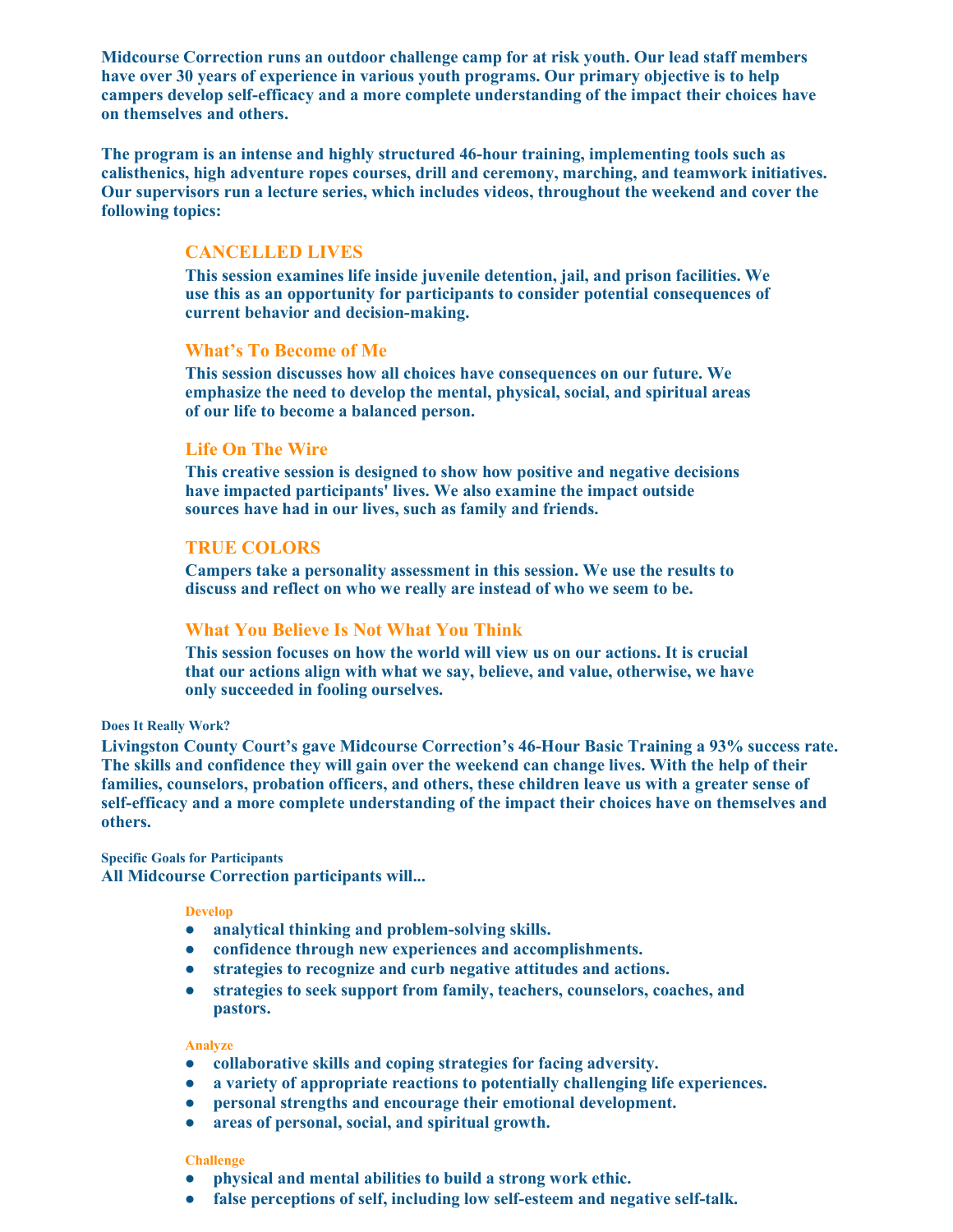### Program Includes

- Two nights lodging
- 24-hour supervision by 2-3 Challenge Camp Drill Instructors
- 6 meals, starting with dinner on Friday through Sunday lunch
- Weekend evaluation sent to a referral source (parents or courts) within 5 days of camp's conclusion
- Graduation certificate upon passing program
- Parenting Session begins Sunday at 1:00 p.m. before graduation.

# Program Cost and Requirements

- The cost is \$495 per camper per weekend, and we require a minimum payment of \$100 deposit to reserve your space, and unless arrangements are made full payment is due before camp starts.
- For Cancellations we require 24-hour notice and will keep the \$100.00 registration fee active up to 90 days for another camp. Registration after 90 days the \$100 dollars will be forfeited.
- Complete the online Registration Form online
- This program demands the full participation of all attending youth. Potential campers who may be physically impaired or limited because of casts, splints, stitches, etc. may be ineligible.

# Camper Evaluation:

Instructors evaluate each participant upon exiting the program in the areas of Attitude, Cooperation, and Effort. The camper needs to score a 6.0 or higher on a scale of 1 to 10 to pass. Campers that score less than 6.0 are strongly encouraged to return to camp at the next available camp date. Campers who pass are eligible for the Honor Company program, which is crucial for their continued improvement after Challenge Camp. (Please see our website that outlines the Honor Company Program).

# Note to Parents:

Please have your son or daughter at Our Lady of the Fields between 6:00 and 6:30 p.m. on Friday for registration. There is a parent orientation session from 6:45 p.m. to 7:15 p.m. following registration. Only parents or guardians are permitted to pick up their son or daughter Sunday, unless special arrangements have been made in advance in writing. At 1:00 p.m. on Sunday, the Parenting Session begins. Graduation is at 3:15 p.m.

# CHALLENGE CAMP WEEKEND PACKING CHECKLIST:

- Reusable water bottle that is at least 16oz and labeled clearly with the youth's name (mandatory!).
- Sleeping bag or blanket(s).
- Pillow.
- Four sets of clothes that can get wet/dirty/muddy/ruined. Leggings, yoga pants, and tight or revealing clothing are NOT permitted. Please ensure clothing fits properly. Belts are not permitted. Jeans are not recommended due to uncomfortableness.
- 2 pairs of sturdy shoes or boots. (3 pair if youth doesn't have boots/hikers) They may get wet/dirty/muddy/ruined.
- Sleepwear.
- Toothbrush, toothpaste, soap, shampoo, towel, and deodorant.
- Winter: coat, hat, gloves, winter boots.
- Summer: poncho, sunscreen, bug spray.
- Prescribed medications in original bottle. These items must be forfeited to the medical officer. Do not pack them in your child's bag.
- 1 empty trash bag to put all wet/dirty clothes into. If a trash bag is not provided, the child will place their wet/dirty clothing back into their luggage.